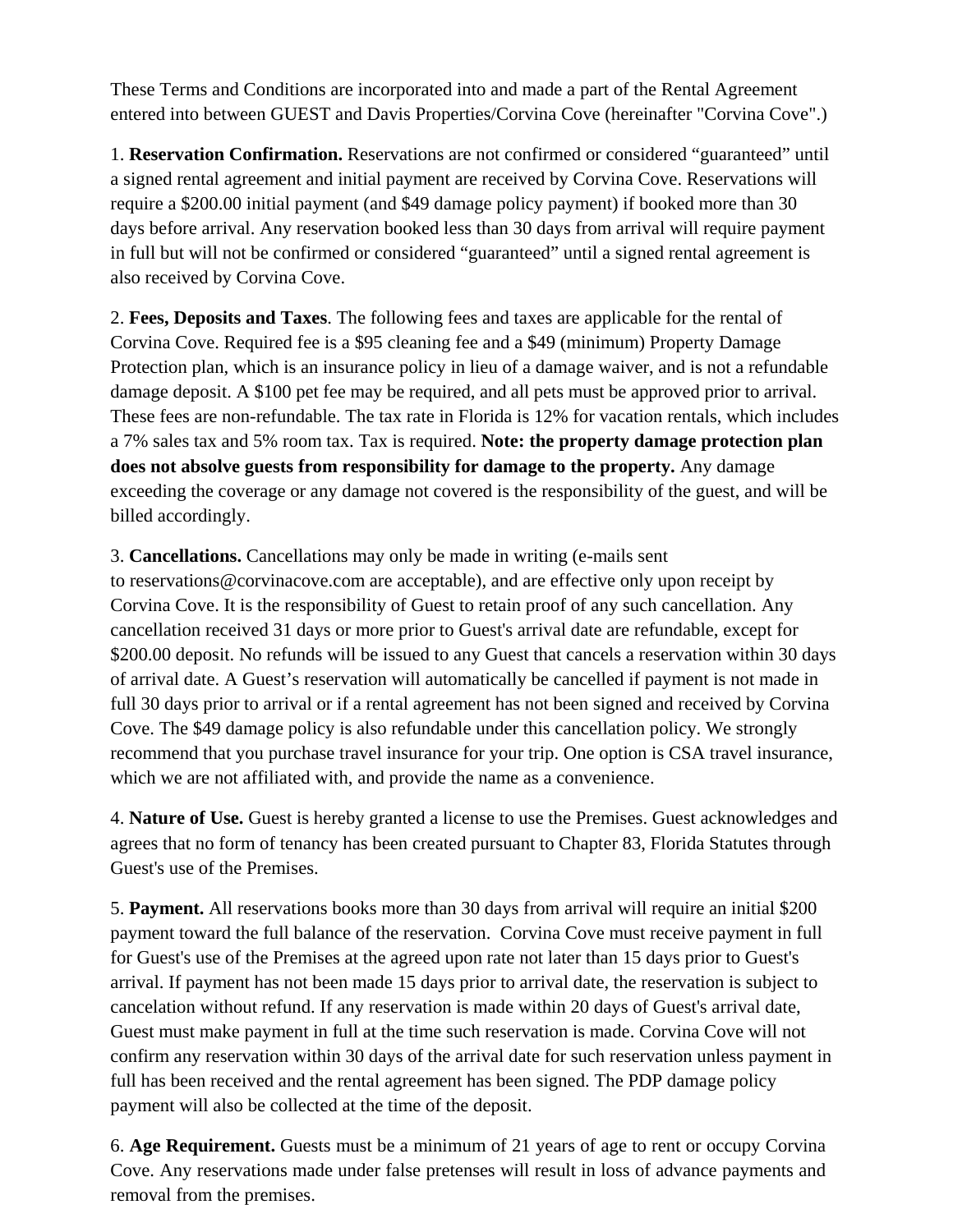7. **Management Company.** Guest acknowledges and agrees that a Management Company acts as agent on behalf of the Owner of the property (the "Premises").

8. **Prohibited Uses.** Only Guest and persons identified in the Rental Agreement as a member of the Guest's party may use or occupy any part of the Premises. **Guests may not invite other**

**persons to make use of the Premises or the amenities related to such Premises for any reason whatsoever, including parties.** No pets or animals of any nature are permitted on the Premises without prior authorization. If a pet or animal is found to be occupying the Premises, Guest will be subject to all other rights and remedies of Owner for violation of these Terms and Conditions, and, in addition a \$500 cleaning fee. Smoking is not permitted in any part of the Premises, including on pool deck. If evidence of smoking is found on the Premises, Guest will be subject to all other rights and remedies of Owner for violation of these Terms and Conditions, and, in addition a \$500 cleaning fee. Grills should only be used on the lawn outside of the pool screen, and not inside any other part of the Premises including, without limitation, inside the house, in the garage, or on the pool deck. Guests are solely responsible for using appropriate safety precautions in using grills on the Premises, and shall be liable for all damage resulting from misuse of any grill. Parents are solely responsible for supervising their children on the Premises, including the pool area. Adult supervision is required at all times when children are using the pool. A child safety fence is provided for the safety of children, and it is recommended that Renters use it. Renters must be 21 years of age and hold a major credit card (not debit card) in their name.

9. **Pets.** Corvina Cove is Pet Friendly (DOGS ONLY, maximum of 2, **prior breed and size approval required.)** The owner/management will require prior approval of breed and size of the pet. If pets or animals are found to be occupying the Premises without authorization, Guest will be subject to all other rights and remedies for violation of these Terms and Conditions, and in addition a \$500 cleaning fee will be billed to the guest. Pet owners are required to pick up after their dogs in the yard, and any accidents that may occur inside (a small carpet cleaner is provided for your convenience.) Failure to clean up after your dog may result in additional cleaning fees. Owners are responsible for any damage done to the Premises by your dogs. Dogs are not to be left unattended in the yard at any time. Please use good judgment for leaving dogs alone in the house for any length of time, dogs can be scared in unfamiliar places and could do significant damage (which you are responsible.) A small kennel is provided to keep them comfortable and the house safe for short periods. If you are going to be gone all day, your dogs SHOULD NOT be left at the house all day alone. If going to Disney, we highly recommend Best Friends Pet Care. They are right on Disney property and will take great care of your friend. This is where we take our own doxies.

10. **Check In/Check Out.** Check in at the home is after 4:00 p.m. and check out from the home is before 10:00 a.m. Guest may proceed directly to the Premises for check in. Guests will be provided an electronic code that operates the front door during the duration of their stay. Failure to depart by 101:00 a.m. may result in a \$75.00 charge.

11. **Right to Refuse Occupancy and Removal of Guest.** If Guest violates the terms and conditions of occupancy of the Premises, including without limitation, failure to pay rent as agreed with Corvina Cove, failure to check out of the Premises at the time set forth herein (or if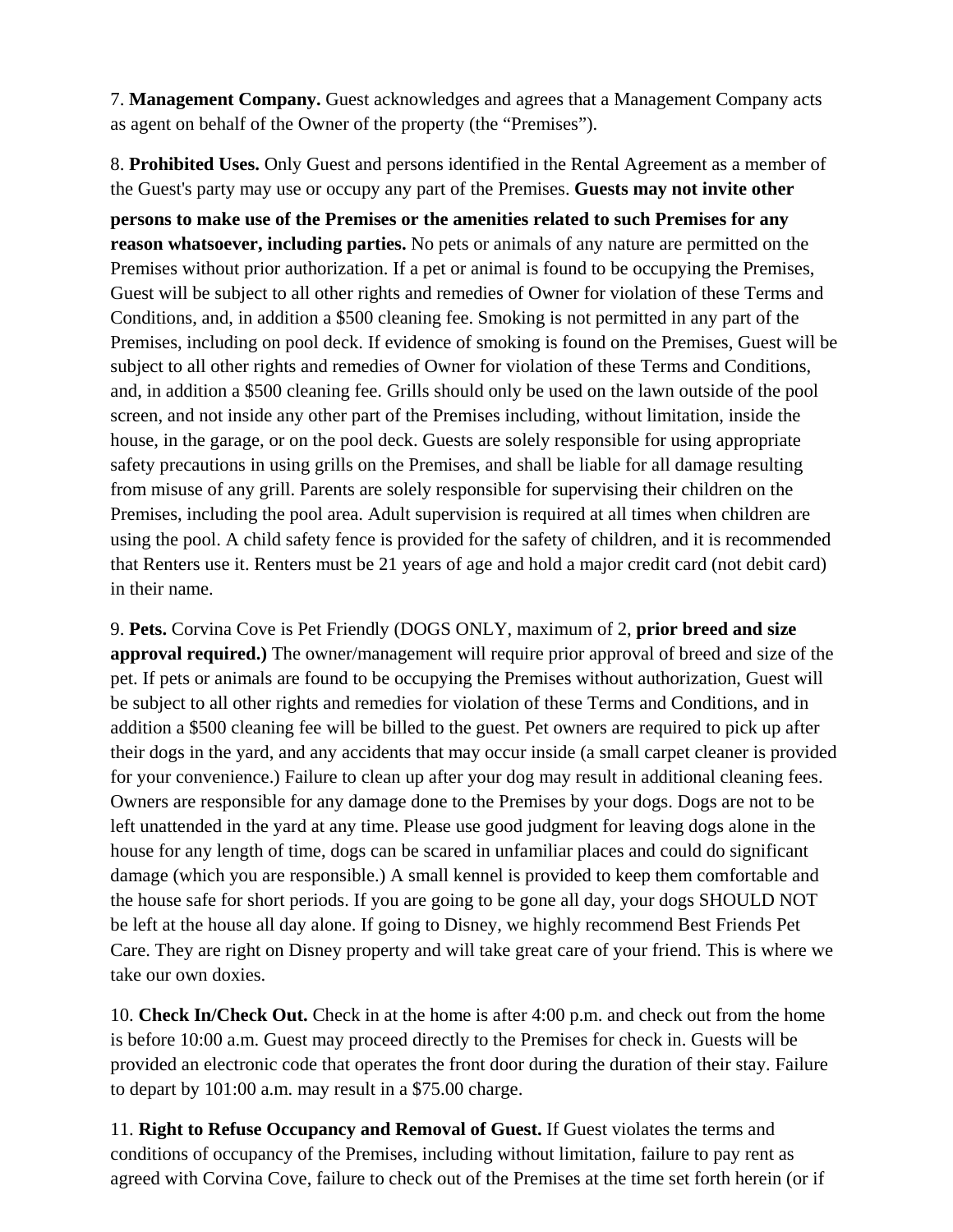such time is extended at Corvina Cove's sole option, at the time otherwise agreed to by Guest and Corvina Cove in writing), causing damage to the Premises, or engaging in prohibited use of the Premises, and Guest fails to pay for, or vacate the Premises upon written or oral request by Corvina Cove, Guest may be summarily removed with the assistance of a Florida law enforcement officer in compliance with Section 509.141(4), Florida Statutes. In addition, in the case of a large unpaid bill for rental of the Premises where Corvina Cove reasonably determines that such an unpaid bill may not be paid by Guest, Corvina Cove may elect, in addition to all other remedies available to Corvina Cove, to lock Guest out of the Premises until payment arrangements are made in accordance with Section 509.401, Florida Statutes. In the event a guest fails to depart from the home on time at 10:00 am, forcing Corvina Cove not to be able to clean and prepare the home for the next arriving guest that day and having to move that guest to another home, the departing guest agrees to pay damages and cost incurred by Corvina Cove. Corvina Cove reserves the right to refuse service to any guest for any reason, provided, however, that such refusal shall not be based on race, creed, color, sex, physical disability or national origin.

12**. Force Majeure.** Unforeseeable circumstances may arise which make it impossible or impractical for Corvina Cove to provide the anticipated accommodations to Guest. Such circumstances may include, but not be limited to, scheduling problems, equipment failure, as well as a fire or other casualty at the Premises. In such a circumstance, Corvina Cove will do their best to attempt to assist Renter in finding another property of equal accommodation. In other circumstances such as acts of God, acts of war, acts of terrorism, hurricanes, wind storms, fires or other natural occurrences, said circumstances not being exclusive, it may be impossible or impractical for Corvina Cove to make available reasonable or other alternative accommodations to Guest. In such a circumstance, Corvina Cove shall return at least 50% of the payments received by Guest.

13. **Furnishing and Linens.** Furnishings of the Premises are subject to change without notice. Furniture, bedding, utensils or any other property supplied with the Premises must not be taken out of Corvina Cove (with the exception of day-use property such as coolers, beach chairs, beach towels, etc.) Loss of these items, as well as damage to the property or furnishings in excess of normal wear will be charged to the Guest. Moving of furnishing inside, outside, or in the game room of the Premises is strictly forbidden. If any furnishings need to be moved back to original placement, there is a \$125.00 per hour charge to the Guest. DOGS ARE NOT ALLOWED on the furniture or beds. A basic supply of linens is provided in each property. Bed linen and bath towels are not changed during your stay. The startup kit of hand soap, toilet tissue, paper towels, laundry soap, dish soap and trash bags are not replenished.

14. **Cleaning.** Each reservation requires a home cleaning fee of \$95. Daily housekeeping is not provided and it is the responsibility of the guest to maintain the cleanliness of the home during the term of a stay. At the end of a guest's stay the home will be cleaned by a professional cleaning staff. This will include washing bed linens, and towels, as well as vacuuming and sanitizing the kitchen, bathrooms, living room, and bedrooms. For extended stays, guest may request (at an additional charge) cleanings during the duration of their stay. While the home will be cleaned after a guest departure, guests are required to leave the home in a comparable condition as it was found. This includes placing items back in their respective places (games, pool fence, toys, etc.,) doing dishes, picking up trash and clutter, etc.) Guests are responsible for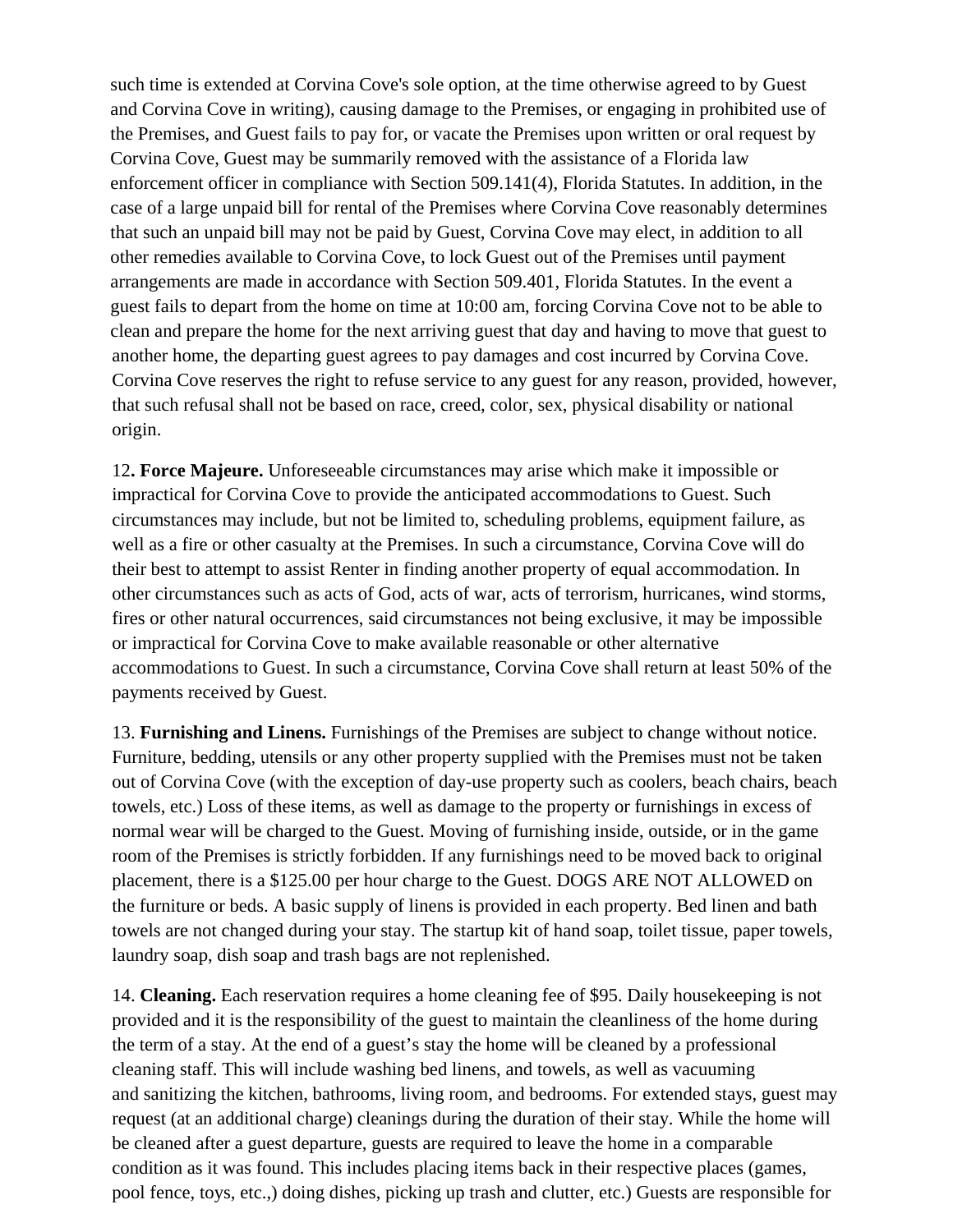picking up and bagging all trash in the home; failure to do so will result in an additional clean fee charged to the guest.

15. **Indemnification.** Guest hereby agrees to indemnify and hold Corvina Cove harmless for injuries or other losses to Guest and other persons and property that may occur in connection with Guest's use of the Premises. Guest further agrees that Corvina Cove is not under any obligation to accept for safekeeping any moneys, securities, jewelry or other articles of personal property belonging to Guest, nor is Corvina Cove liable for any loss in connection with any such items, or for providing security for the Premises.

16. **Damages.** Guest must report all damage immediately to Owner or Management Company. As used herein, "Immediately" means within 24 hours and, in all cases, prior to check out. A claim for damages will be filed with CSA against the PDP policy purchased for the reservation. **Note: the property damage protection plan does not absolve guests from responsibility for damage to the property. Any damage exceeding the coverage or any damage not covered is the responsibility of the guest, and will be billed accordingly. Owner shall determine the extent of repairs necessary to correct any damage caused by Guest.** Possible additional guest charges include, but are not limited to, damage to Premises or Owner's property, Pay Per View TV programs, telephone costs, and excessive use of electricity (often caused by improper use of pool heat or leaving door open while A/C is running.) In the event of any dispute relating to damage to the Premises, the parties agree that said dispute will be resolved in the appropriate state court having jurisdiction in Polk County, Florida and the prevailing party shall be awarded its reasonable attorney's fees and costs against the non-prevailing party both at the trial and appellate level. Formal service of process is waived and may be accomplished by certified mail, return receipt requested or DHL or any other international method of mail delivery with a receipt showing delivery. Service shall include a copy of any relevant complaint and summons.

17. **Pool Terms & Conditions.** Pool heat is not compulsory, and can be purchased for \$20/night for the duration of your stay. A solar pool blanket can be found at the house, and if used, it will greatly improve the heater's ability to keep the pool warm. It's not compulsory, but the pool will be warmer. Pool heaters have electrical/mechanical components. These components can sometimes malfunction. Corvina Cove, its Vendors, and the Homeowner cannot be held responsible for any malfunctioning heater. Please inform us as soon as possible if your pool is not working properly. No compensation will be given for a malfunctioning heater. (Pool temperatures can vary depending on weather conditions and time of year. We will not be liable for pool water temperatures because weather conditions are not controllable.) Corvina Cove will do everything in its power to rectify any problems with malfunctioning equipment as quickly as possible. Note: Corvina Cove has provided a pool safety fence in compliance with Chapter 515.33 of the Residential Swimming Pool Safety Act. While this fence is technically removable, it is strongly recommended that it is NOT removed from the pool deck at any time, especially by families with small children. We want you to be safe! If the child safety fence is not in place at the time of checkout, a fee of \$125/hour to replace it will be charged to the guest to return it to service. Window and door alarms are also present at the home and can be used in addition to the child safety fence to provide an audible warning if doors/windows are opened leading out to the pool area.